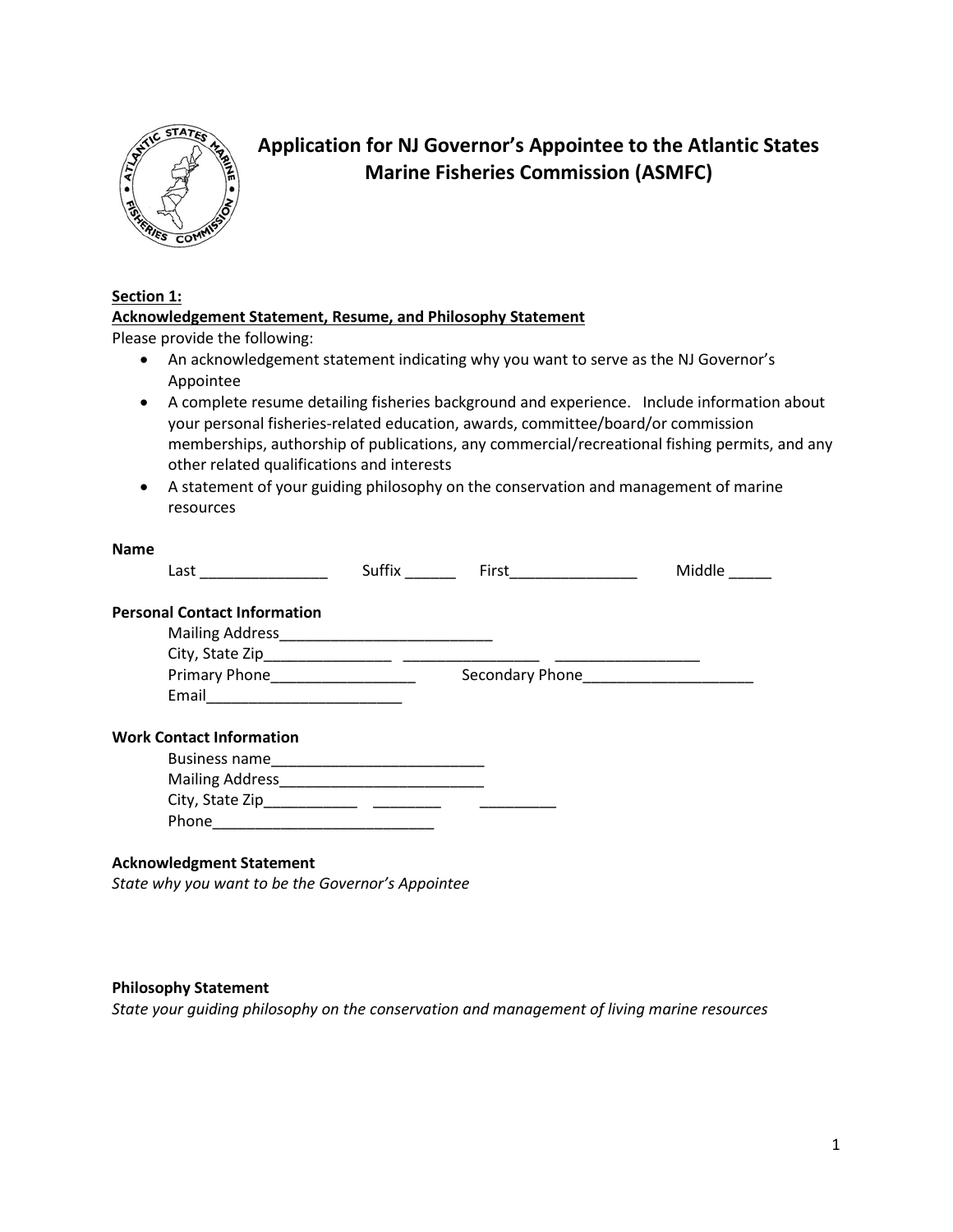## **Work Experience**

*Include fisheries-relevant experience*

**Education** *Include fisheries-relevant education information*

## **Section 2: Personal Fisheries Experience Form**

The following is intended to help you provide ASMFC with information on your background in fisheries. Members are categorized as coming from the commercial fishing sector, recreational fishing sector, or "other" sector. The "other sector consists of appointed members with knowledge of and experience in biological, economic, or social sciences; environmental or ecological matters; consumer affairs; and associated fields. If you have experience in more then one sector, please explain.

## **Sector**

*Select one*

\_\_\_\_Commercial \_\_\_\_\_Recreational \_\_\_\_Other

- 1. How many years have you been participating in fisheries or fisheries management?
- 2. Are you currently employed in any area related to the sector specified above? \_\_\_Yes \_\_\_ No

If yes, list your occupation/business to include, but not limited to, harvester, processor, buyer, broker, retailer, supplier, or other.

If no, please list your occupation/business and dates you were employed stated in the sector specified above.

3. What type (species) of fish have you fished for commercially or recreationally?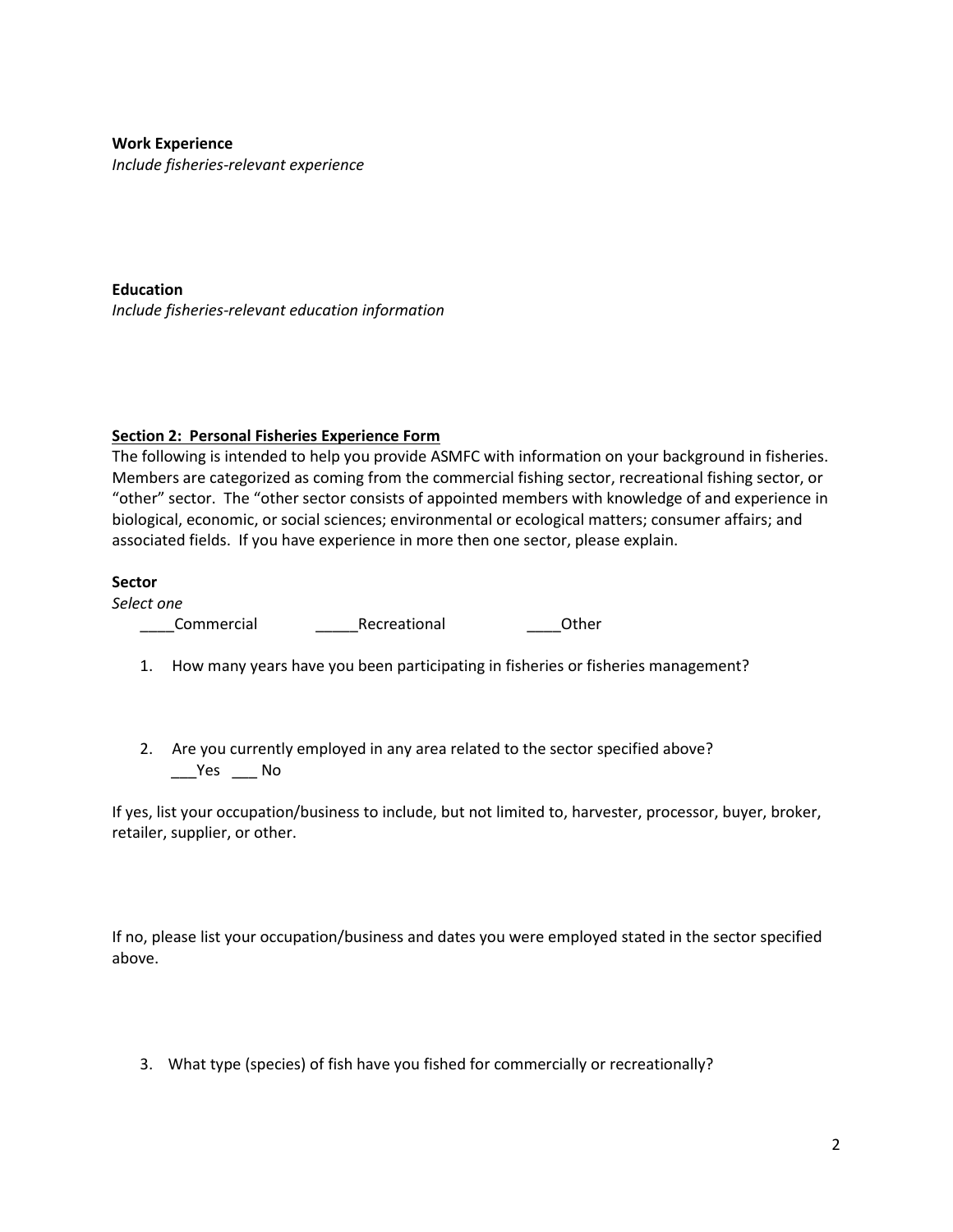4. For Commercial Sector – What type of fishing/gear do you primarily use for commercial fishing?

For Recreational Sector – Are you associated with the for-hire industry or do you fish primarily for sport?

5. Are you a member of any fisherman's organizations/clubs?  $\rule{1em}{0.15mm}$   $\qquad$   $\qquad$   $\qquad$   $\blacksquare$   $\blacksquare$   $\blacksquare$   $\blacksquare$   $\blacksquare$   $\blacksquare$   $\blacksquare$   $\blacksquare$   $\blacksquare$   $\blacksquare$ 

If yes, please list below and note whether or not you are authorized to represent those organizations/clubs.

6. Do you subscribe to any magazines/publications that deal with fishing?  $\rule{1em}{0.15mm}$   $\qquad$   $\qquad$   $\qquad$   $\qquad$   $\qquad$   $\qquad$   $\qquad$   $\qquad$   $\qquad$   $\qquad$   $\qquad$   $\qquad$   $\qquad$   $\qquad$   $\qquad$   $\qquad$   $\qquad$   $\qquad$   $\qquad$   $\qquad$   $\qquad$   $\qquad$   $\qquad$   $\qquad$   $\qquad$   $\qquad$   $\qquad$   $\qquad$   $\qquad$   $\qquad$   $\qquad$   $\qquad$   $\qquad$   $\qquad$   $\$ 

If yes, please list.

7. Have you or do you attend federal/state fisheries meeting and/or public hearings regularly?  $\rule{1em}{0.15mm}$   $\qquad$   $\qquad$   $\qquad$   $\qquad$   $\qquad$   $\qquad$   $\qquad$   $\qquad$   $\qquad$   $\qquad$   $\qquad$   $\qquad$   $\qquad$   $\qquad$   $\qquad$   $\qquad$   $\qquad$   $\qquad$   $\qquad$   $\qquad$   $\qquad$   $\qquad$   $\qquad$   $\qquad$   $\qquad$   $\qquad$   $\qquad$   $\qquad$   $\qquad$   $\qquad$   $\qquad$   $\qquad$   $\qquad$   $\qquad$   $\$ 

If yes, list the meetings (including dates and locations) you have most recently attended.

# **Section 3: Verification**

Have you ever been found in violation of a criminal federal/state fishery law/regulation or convicted of a felony or crime?

 $\rule{1em}{0.15mm}$   $\qquad$   $\qquad$   $\qquad$   $\qquad$   $\qquad$   $\qquad$   $\qquad$   $\qquad$   $\qquad$   $\qquad$   $\qquad$   $\qquad$   $\qquad$   $\qquad$   $\qquad$   $\qquad$   $\qquad$   $\qquad$   $\qquad$   $\qquad$   $\qquad$   $\qquad$   $\qquad$   $\qquad$   $\qquad$   $\qquad$   $\qquad$   $\qquad$   $\qquad$   $\qquad$   $\qquad$   $\qquad$   $\qquad$   $\qquad$   $\$ 

If yes, list the violation(s).